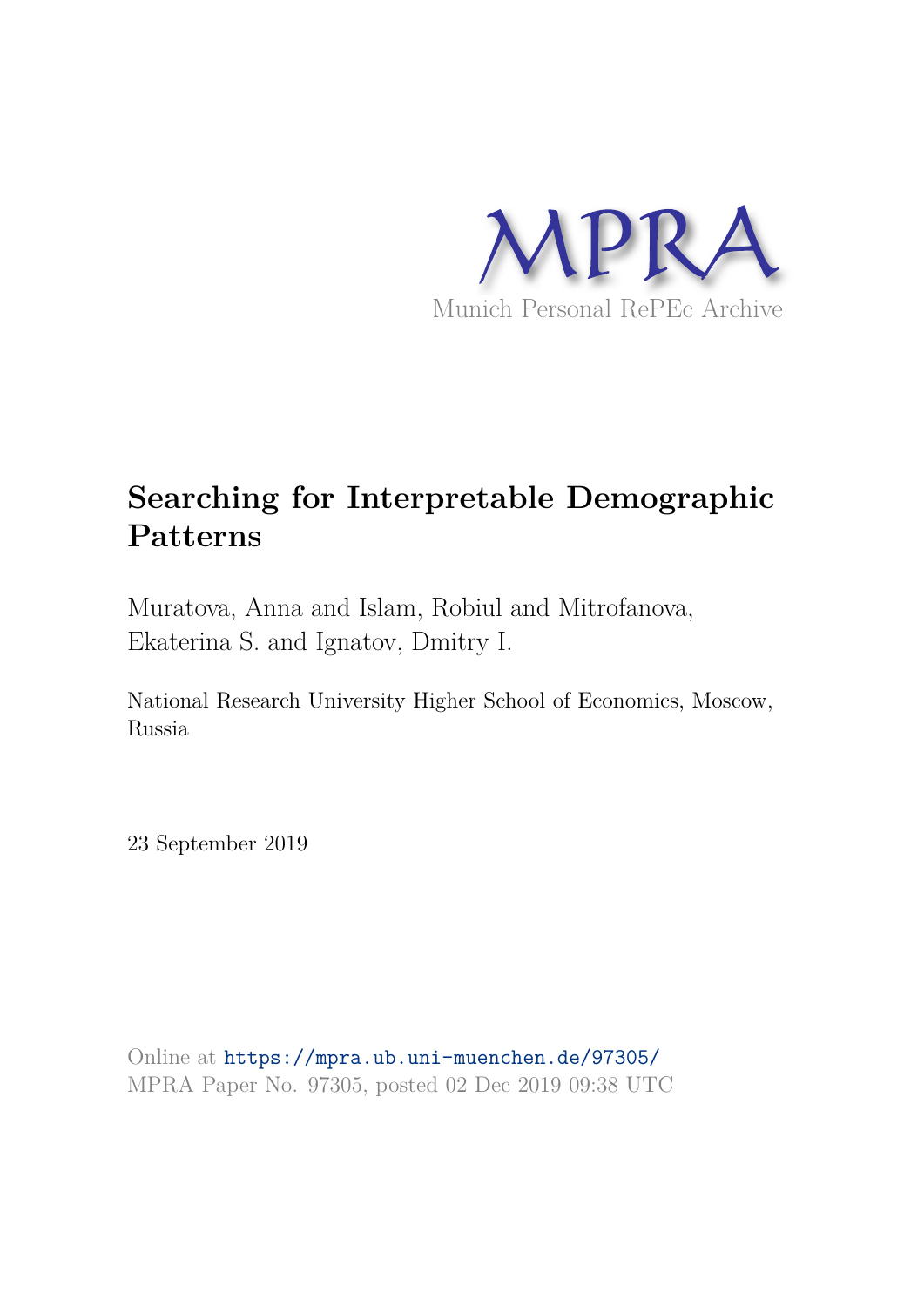# **Searching for Interpretable Demographic Patterns \***

Anna Muratova, Robiul Islam, Ekaterina Mitrofanova, Dmitry I. Ignatov

<sup>1</sup> National Research University Higher School of Economics, Moscow, Russia

amuratova@hse.ru, rislam@edu.hse.ru,

emitrofanova@hse.ru, dignatov@hse.ru

**Abstract.** Nowadays there is a large amount of demographic data which should be analyzed and interpreted. From accumulated demographic data, more useful information can be extracted by applying modern methods of data mining. Two kinds of experiments are considered in this work: 1) generation of additional secondary features from events and evaluation of its influence on accuracy; 2) exploration of features influence on classification result using SHAP (SHapley Additive exPlanations). An algorithm for creating secondary features is proposed and applied to the dataset. The classifications were made by two methods, SVM and neural networks, and the results were evaluated. The impact of events and features on the classification results was evaluated using SHAP; it was demonstrated how to tune model for improving accuracy based on the obtained values. Applying convolutional neural network for sequences of events allowed improve classification accuracy and surpass the previous best result on the studied demographic dataset.

**Keywords:** data mining, demographics, neural networks, classification, SHAP, interpretation.

#### **1. Introduction**

The study of demographic sequences using data mining methods allows extract more information, identify and interpret interesting dependencies in the data for their classification, predict likely events and so on.

In the previous paper [1], data analysis methods were already applied and interesting results were obtained. The main task of the paper was

Copyright © 2019 for this paper by its authors. Use permitted under \* Creative Commons License Attribution 4.0 International (CC BY 4.0).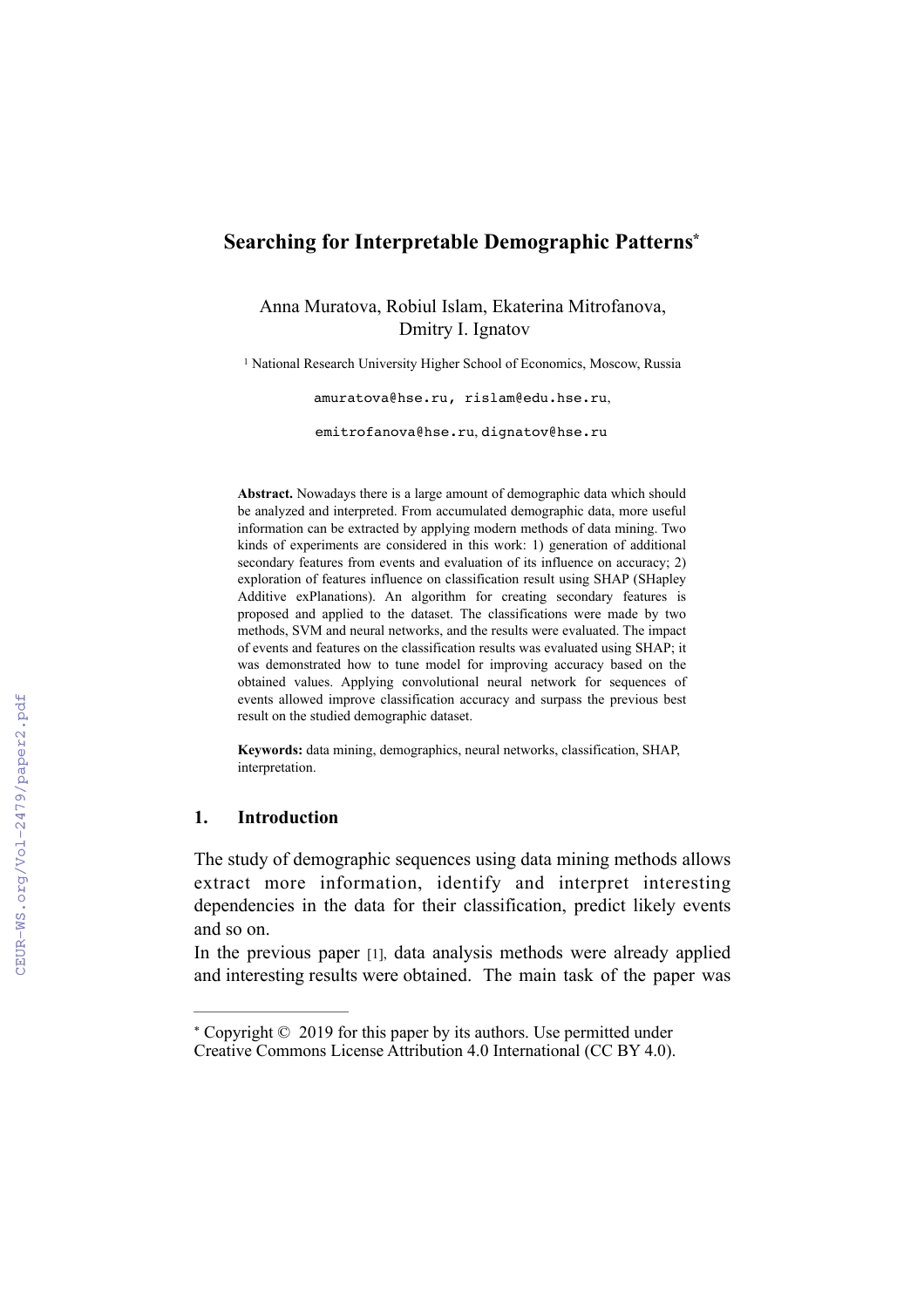to find the most accurate classification method for analysing demographic data of sequential nature. The comparison of the so-called black-box methods such as customised SVM kernels using various similarity measures and neural networks was made. Since demographers are interested in sequences without discontinuity, formulas for such sequences similarity measures were derived and then they were used as kernels in the SVM method. Recurrent neural network algorithms, such as SimpleRNN, GRU and LSTM, were also compared. The best classification results were obtained using the custom kernel function in SVM by transforming sequences into features with accuracy 0.716 and even better result with recurrent neural network SimpleRNN (Keras/Tensorflow) with accuracy 0.754.

In this paper, we developed programs, which extract additional dependencies in the data and allow us to interpret what was not visible before in the black-box methods. The same dataset as in the previous paper was used, but with additional data preprocessing.

For the interpretation and determination of the influence of features on the classification result, the method SHAP (SHapley Additive exPlanations) [2, 3], implemented in the library [4] was used. It allows to explain the output of any machine learning model. SHAP connects game theory with local explanations.

As a result, it was possible to identify the contribution of each feature to the classification (Program 1 based on SVM and SHAP) and the contribution of each individual sequence event (Program 2, recurrent neural network (RNN) based on Keras/Tensorflow and SHAP).

Section 2 presents classification by SVM and shows how binary coded events and coded event pairs impact the accuracy. Section 3 presents exploration of features contribution to the result of classification using method SHAP. In Section 3.1, the most influencing features were found with method SHAP. In Section 3.2, model tuning was made based on the features influence. In Section 3.3, exploration of events impact inside sequences for recurrent neural network model was made. In Section 3.4, additional SHAP results are represented. In Section 3.5 applying convolutional neural network for sequences of events instead of recurrent neural network considered; complex network with embedding and convolutional layers for sequences of events and dense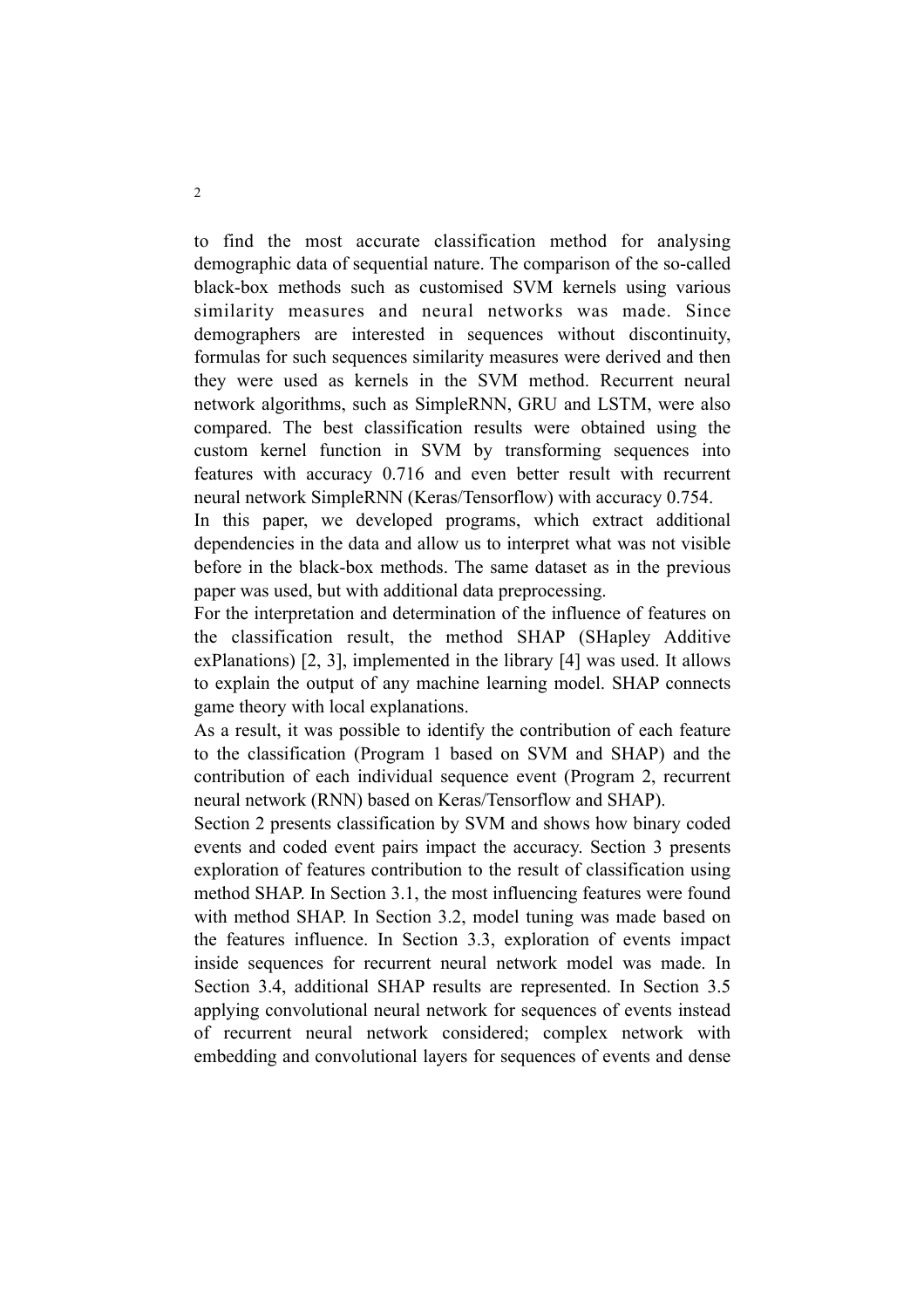layers for features was created and applied for classification. Section 4 concludes the paper.

# **2. Binary coded events and event pairs as additional features for classification by SVM: Impact on Accuracy**

The studied dataset has been created on the basis of the Russian part of Generations and Gender Survey and contains of 6,626 respondents, including 3,314 men and 3,312 women. In the dataset, the dates of significant events in the respondents' live-courses are indicated, such as first partnership, first marriage, break up of the first partnership, first divorce, completing of education, first paid work, separation from parents (leaving parental home) and birth of the first child. Also, there are features of respondents: type of education (general, higher, professional), location (city, town, country), religion, the degree of activity in religious events (if any), generation (Soviet, 1930-1969; modern, 1970-1986) and gender.

In [1] it was shown that the addition of sequences as features improves classification accuracy. As an attempt to extract additional dependencies, binary coded events and ordered event pairs were added to the data set as extra features (secondary features).

Two groups of secondary features were made. The first group consists of binary coded events with the code "1" if a considered event happened in person's life and "0" if the event has not happened yet. The second group consists of event pairs coding to mark type of mutual dependency. For each pair of events, a chronological sequence was determined; if the first event occurred before the second or the second did not happen yet, then the pair of events was encoded with the symbol "<", if vice versa, then ">", if the events are simultaneous, then "=" and if none of the events has happened yet, then "n".

The modified dataset contains 43 columns: column 1 – sequence of events (partner, marriage, break up, divorce, education, work, separation from parents and birth of a child), coded as sequence of characters; columns 2-7 – features (type of education, location, religion, frequency of church attendance, generation and gender); columns 8-15 – binary coded events; columns 16-43 – coded event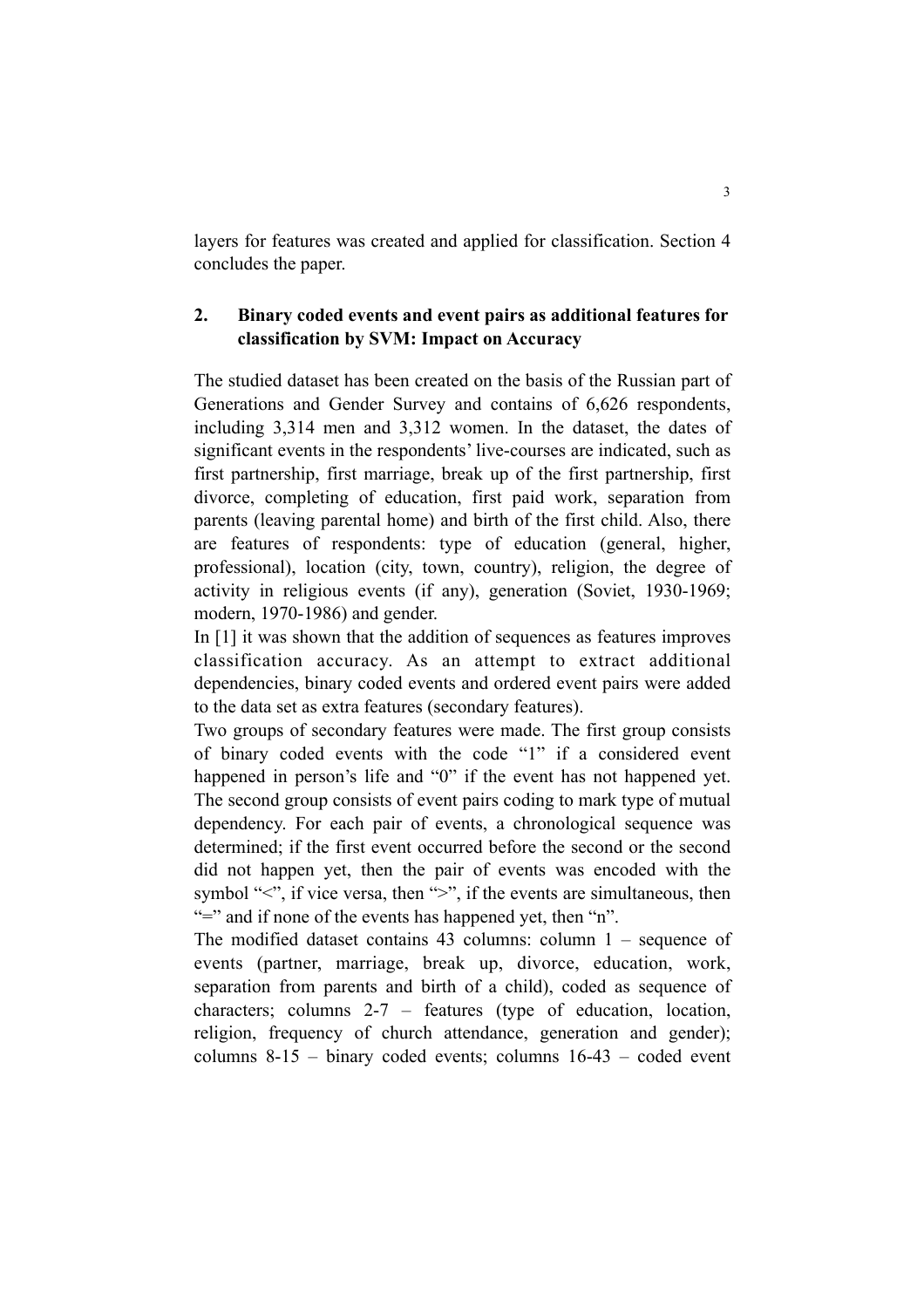pairs.

and additional)

Two variants of classification by the feature "gender" were made with the use of SVM method. The variants differ in the set of secondary features. The first variant of classification is formed by sequences and features [1] and the second one is formed by sequences, features, binary coded events, and coded event pairs. The comparison of classification accuracy for these two variants is shown in Table 1.

| Parameter                                       | Classification by<br>sequences, and<br>features<br>(case 1) | Classification by<br>sequences, features,<br>binary coded events and<br>coded events pairs<br>$(\case 2)$ |
|-------------------------------------------------|-------------------------------------------------------------|-----------------------------------------------------------------------------------------------------------|
| Number of original features                     | 5                                                           | 5                                                                                                         |
| Number of features generated<br>from sequences  |                                                             |                                                                                                           |
| Number of binary encoded<br>events as features  |                                                             | 8                                                                                                         |
| Number of events pairs<br>(additional features) |                                                             | 28                                                                                                        |
| Total number of features <i>(initial</i> )      |                                                             | 42                                                                                                        |

Table 1. Classification by the feature "gender" using SVM method for two variants of secondary features

From Table 1 we can see that increased number of secondary features does not improve accuracy.

# **3. Exploration of contribution of features to the result of classification using method SHAP**

Accuracy 0.709 0.688

#### **3.1. Most influencing features with method SHAP**

The SHAP (SHapley Additive exPlanations) allows exploration of the influence of features on the classification result. The SHAP method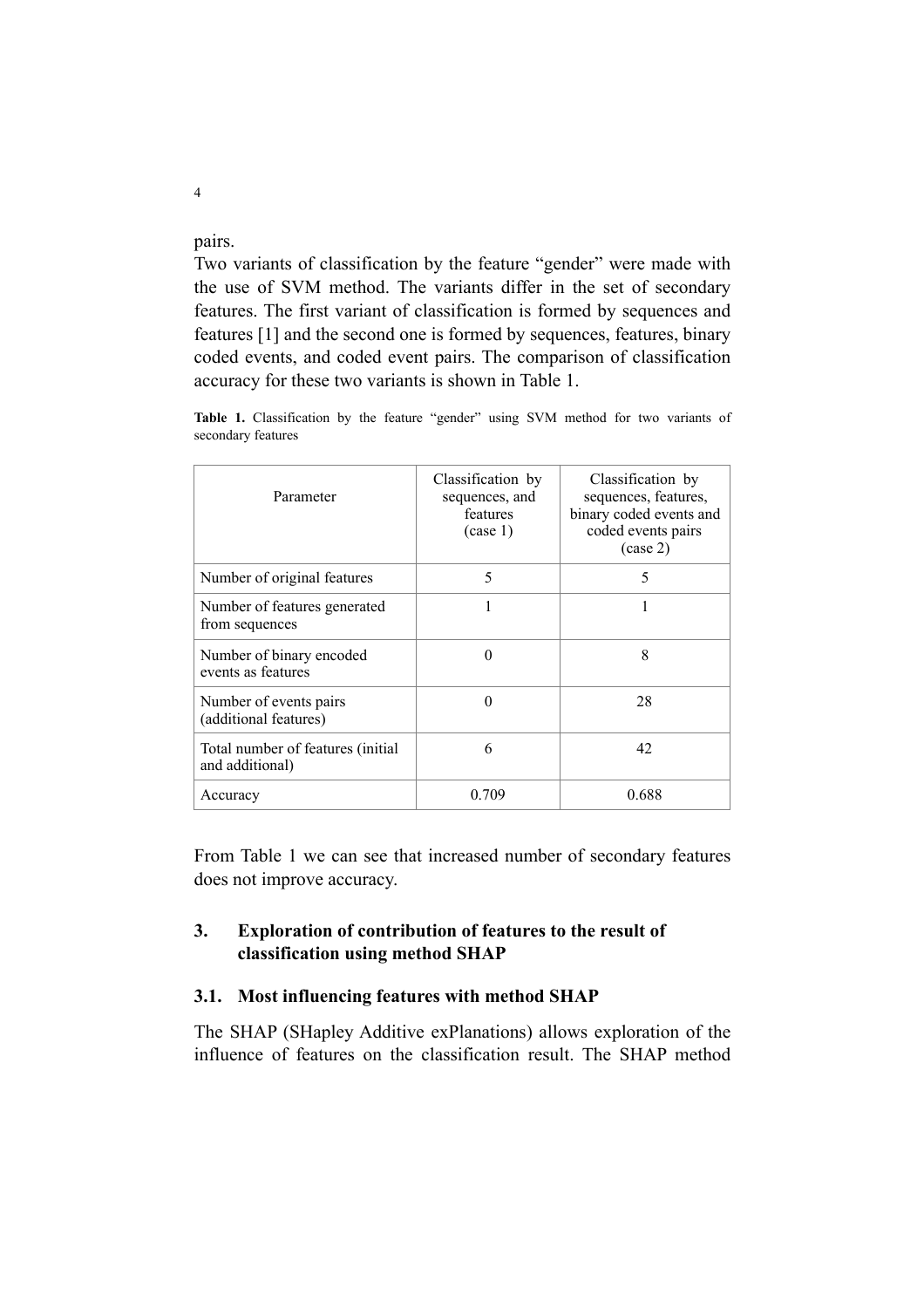allowed us to find out which features have bigger influence on the result and which influence can be neglected. SHAP library [2] includes several methods. KernelExplainer module was used, it allows explain any function visualizing by JavaScript code in Jupyter Notebook. The result of SHAP application for the whole table with the secondary features and the use of SVM method is shown in Fig. 1.



**Fig. 1.** Average impact of the features on the model output magnitude (the most influencing features shown)

## **3.2. Tuning the number of features based on its impact on the model output calculated by SHAP**

Let us remove from the data set those features that are not included in the list of the most influencing ones and calculate Accuracy only with the most influencing features shown in Fig. 1.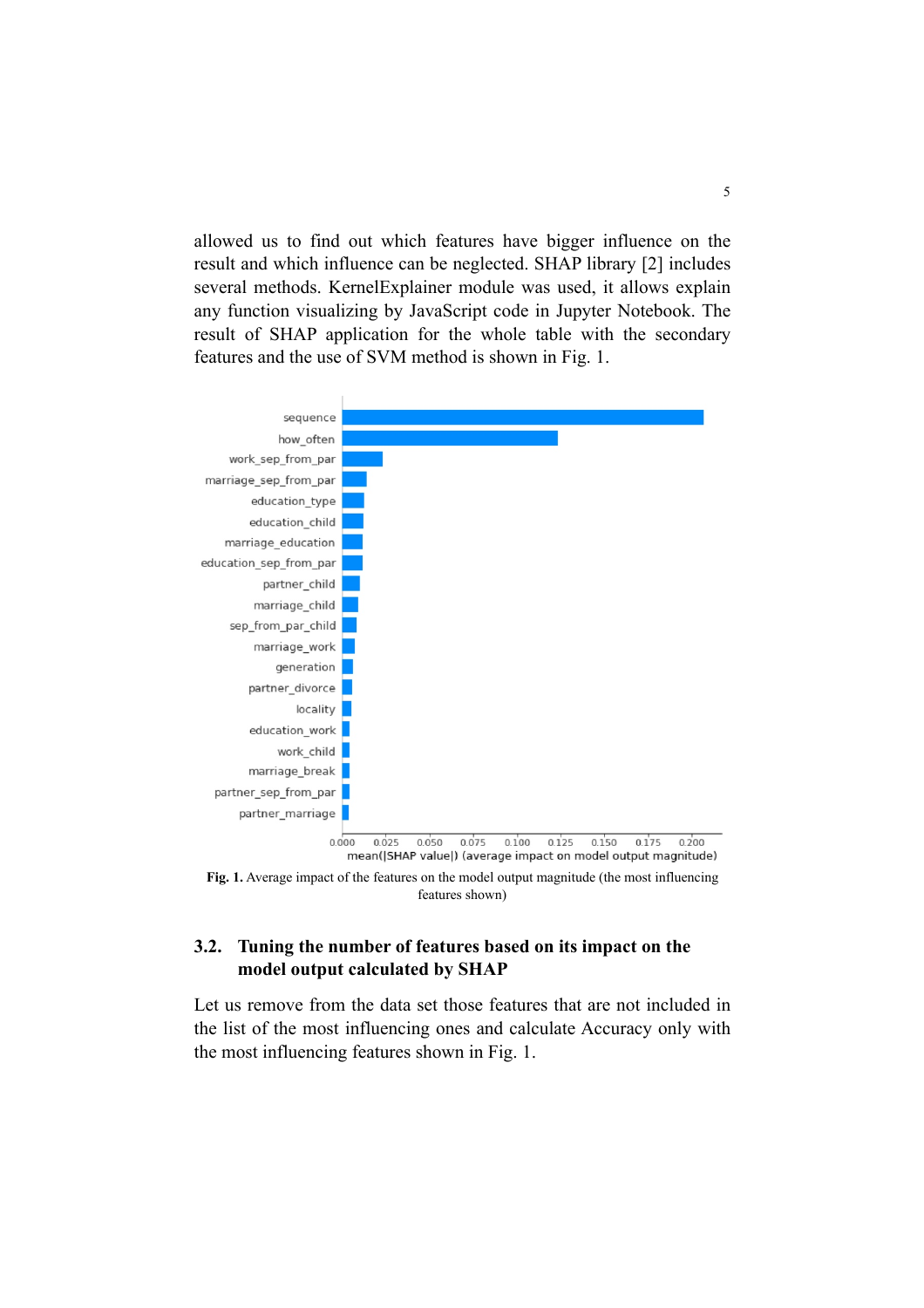We split it into two cases: 1) the binary coded events are removed: partner, marriage, break, divorce, education, work, separation from parents; 2) all other features not included in the list of most influencing features are removed. The results for these two cases are shown in Table 2.

**Table 2.** Comparison of two classification cases: by sequences, features, and event pairs and classification by sequences, features, and only most influencing event pairs

| Parameter                                                 | Classification by<br>sequences,<br>features and<br>events pairs<br>$(\case 3)$ | Classification by<br>sequences, features and<br>only most influencing<br>events pairs<br>$(\case 4)$ |
|-----------------------------------------------------------|--------------------------------------------------------------------------------|------------------------------------------------------------------------------------------------------|
| Number of unique sequences                                | 1228                                                                           | 1228                                                                                                 |
| Number of initial features                                | 5                                                                              | 5                                                                                                    |
| Number of additional features<br>generated from sequences |                                                                                | 1                                                                                                    |
| Number of binary encoded events<br>as features            | 0                                                                              | $\Omega$                                                                                             |
| Number of events pairs<br>(additional features)           | 28                                                                             | 14                                                                                                   |
| Total number of features (initial)<br>and additional)     | 34                                                                             | 20                                                                                                   |
| Accuracy                                                  | 0.692                                                                          | 0.706                                                                                                |

Table shows increasing Accuracy from case 2 to case 3 and case 4. Accuracy in case 4 is near the same as Accuracy in case 1 (in Table 1). So, we obtained that secondary features do not provide better accuracy. SHAP diagram (Fig. 1) confirms that sequence of events is the most influencing feature.

## **3.3. Exploration of events impact inside sequences: SHAP application to neural networks**

SHAP allows exploration of the impact of events on the neural network model output. The results are shown in Fig. 2. SimpleRNN neural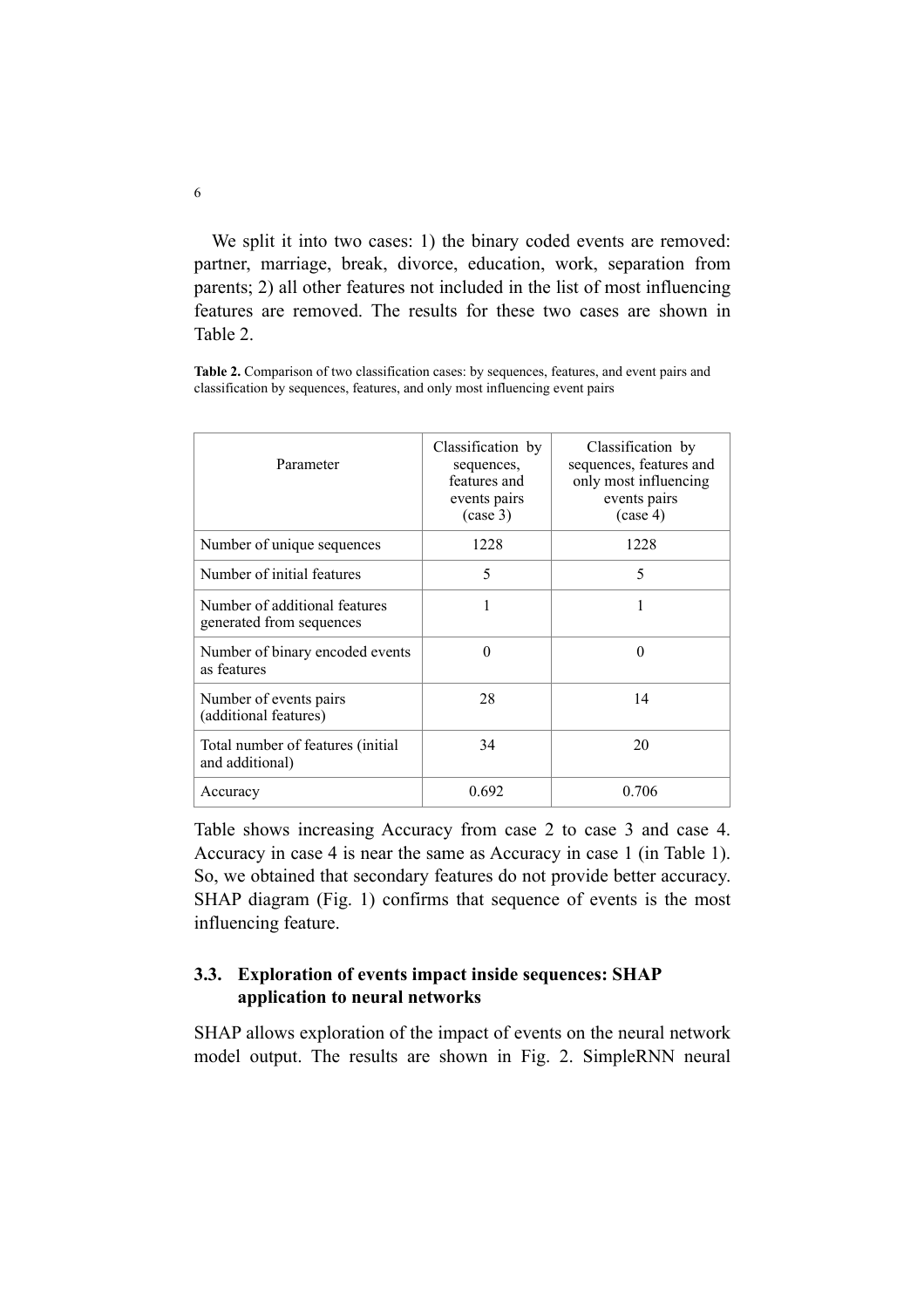

network was applied for sequences of events.

**Fig. 2.** Events impact on the model output. The chosen classification method is recurrent neural network (SimpleRNN) applied for sequences of events

From Fig. 2 we can see that the highest impact on the model output is shown by divorce and marriage events.

#### **3.4. Additional SHAP results**

Lundberg et al. [19] have developed a high-speed feature-attribution algorithm for computation of Shapley values of individual features in tree ensemble methods, while Shapley values can potentially explain the output of any machine learning model. In this demographic case, we rely on binary classification problem by gender attribute, thus the value "0" represents female and male is represented by "1". Since our dataset is balanced, the base predicted value is about 0.5, and if the value is less than 0.5, this example represents female, and male otherwise. For making prediction for a particular person in our dataset, we apply XGBoost [20] and find the output probability to be equal to  $0.55$ , resulting male class.



Fig. 3. The Shapley values of features for a particular example from this dataset w.r.t. to the target attribute gender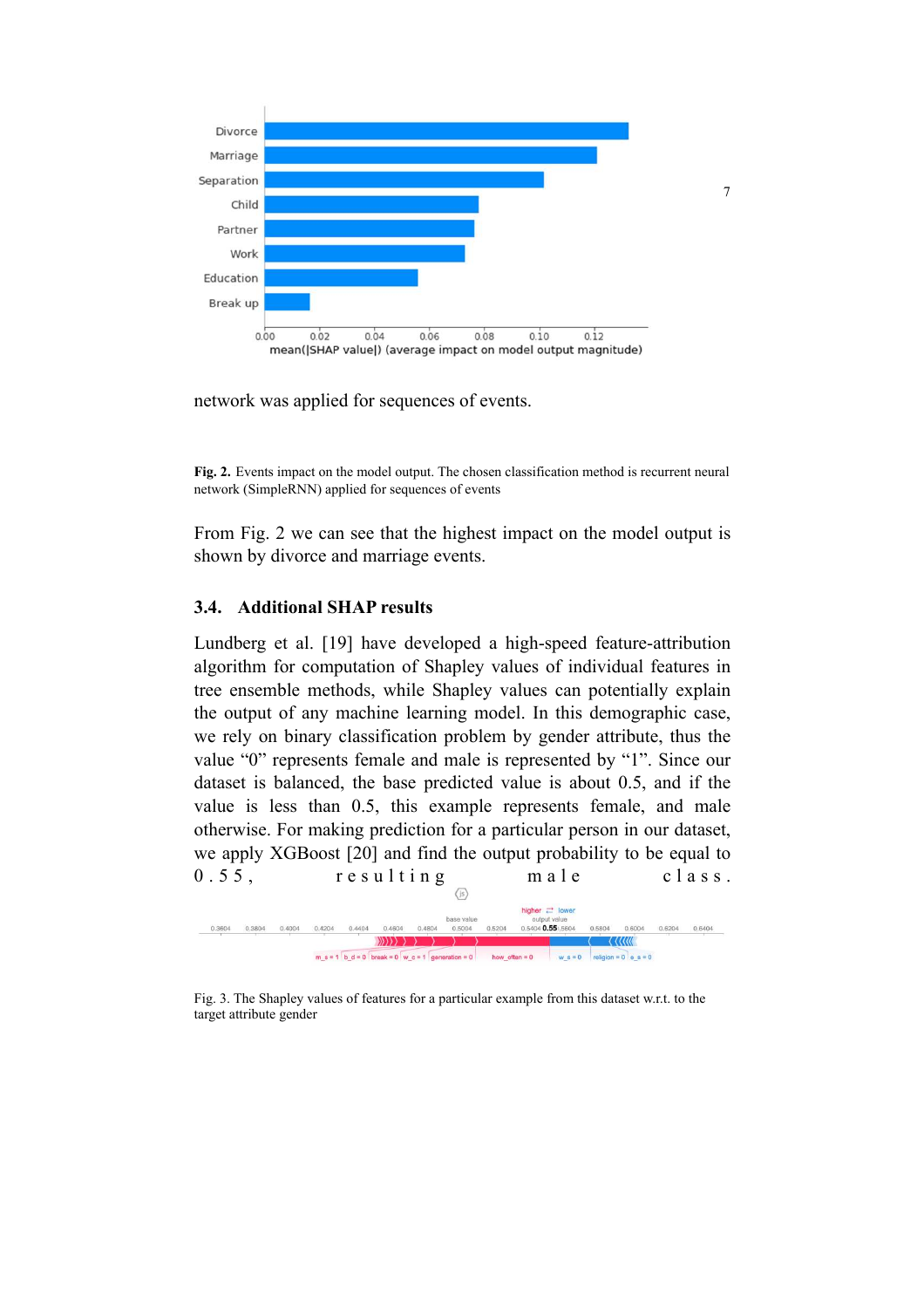

**Fig. 4.** Contributions of Shapley values for gender classification problem to the model output for XGBoost

In Fig. 3, the base value represents the case when there are no features known by the trained model. By summing all Shapley values for all contributing features, we get the predicted value, which is 0.55 for the target attribute gender, and the maximum positive contributing feature (to male prediction) is «how-often=0» attribute denoting zero frequency of attendance in religious events, while the second largest contributing features are «generation=0» and the first work happened before the first child birth. The plot in Fig. 4 represents summary of feature impact contributions. For a given model, we map on the plot Shapley values for every sample and every feature. The final plot show the distribution of the impacts each feature has on the model output. Colours reflects the feature value: red for higher values, blue for lower ones, pink for the intermediate feature's effect (Fig. 4). Closely grouped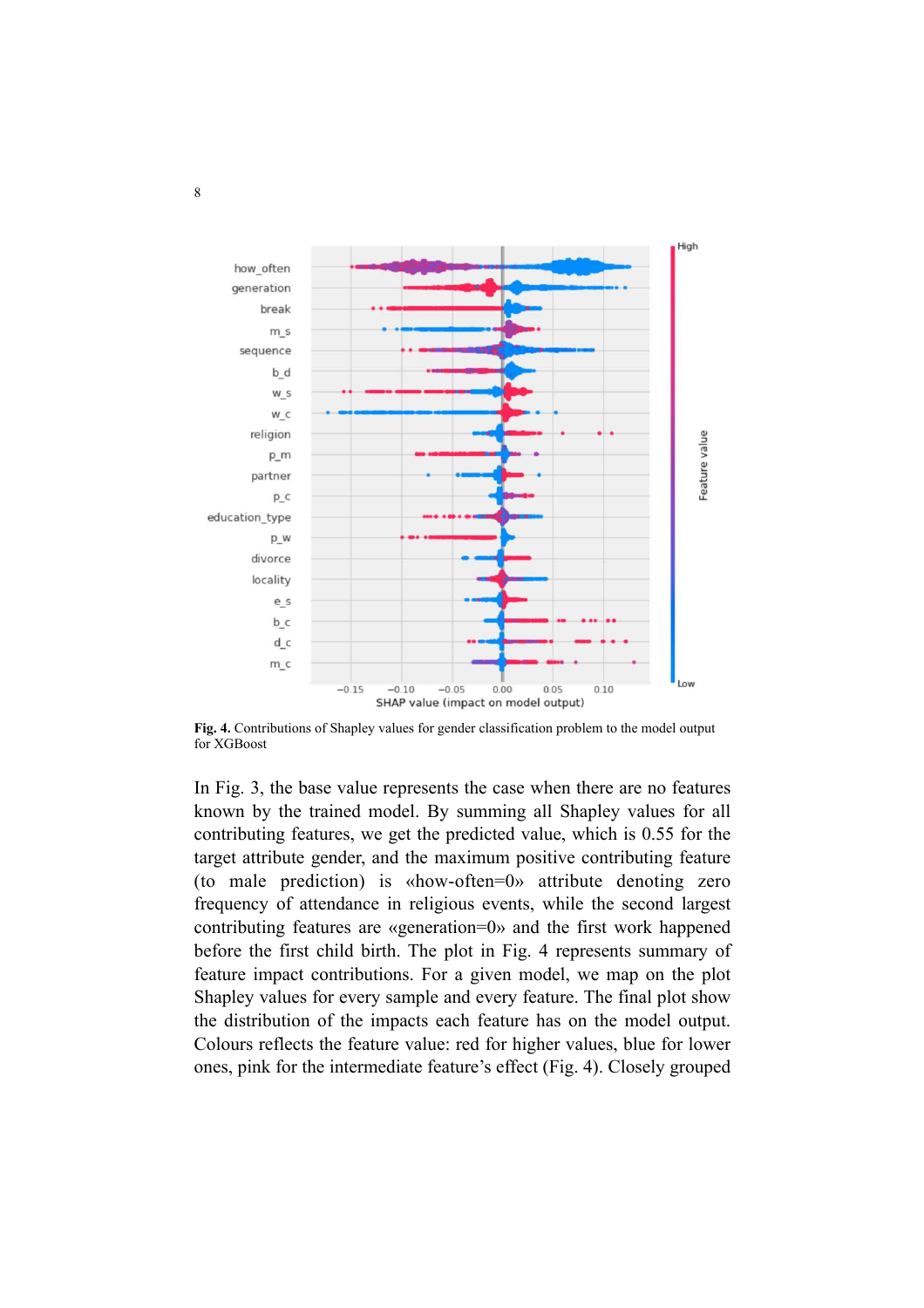points show the cardinality of cases for a given feature with similar Shapley values.

In next step we have applied XGBClassifier [21] for gender with binary logistic loss and obtained 74.04% accuracy and 74.01% F1 score. We have also applied 5-fold cross validation for the same classifier type and obtained 80.45% accuracy and 74.9% F1 score. For this classifier we have found «sequence» to be the most influencing feature for prediction shown on the top of plot in Fig. 5.



**Fig. 5.** Contributions of Shapley values for gender classification problem to the model output for XGBClassifier

Finally, we would like to mention one of the fruitful possibilities provided to demographers in terms of interpretability. Let us consider classification statistics in terms of TP, FP, TN, and FN.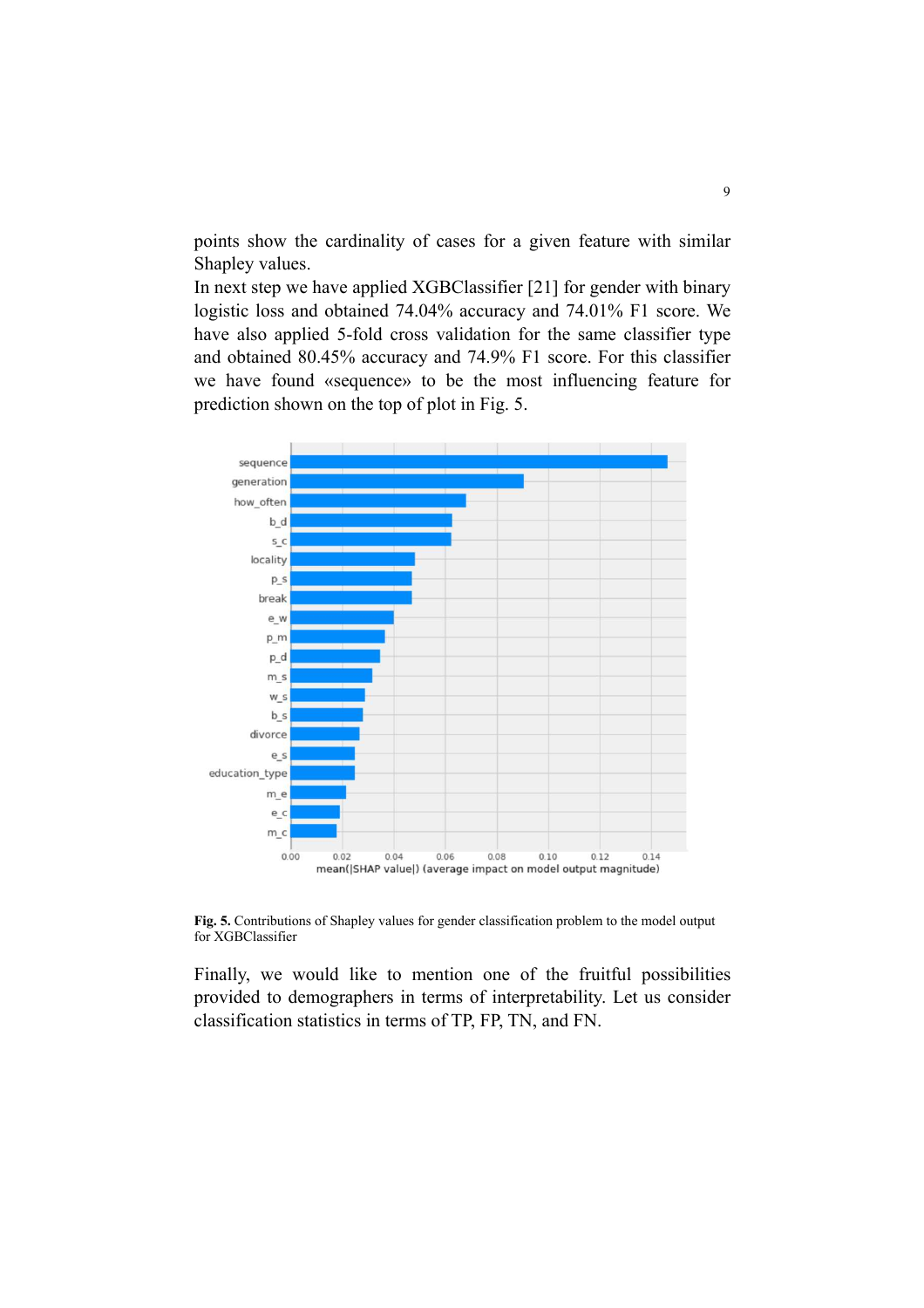**Table 3.** Classification statistics

|                        | Interpretation                        | <b>Total Number</b> |
|------------------------|---------------------------------------|---------------------|
| <b>True Positives</b>  | men correctly predicted               | 761                 |
| <b>True Negatives</b>  | women correctly<br>predicted          | 717                 |
| <b>False Positives</b> | men incorrectly predicted<br>as women | 304                 |
| <b>False Negatives</b> | women incorrecty<br>predicted as men  | 206                 |

How to interpret Shapley values of contributing features for a particular example was discussed earlier (see Fig. 3). However, one can pick a false positive case and try to figure it out why the considered respondent (actually female) is predicted as male by the model.



**Fig. 6.** Contributions of Shapley values for gender classification problem to the model output for XGBClassifier

Let us consider a false positive case in Fig. 6 with high probability  $p$ (class=male|x)=0.93. Here, two the most influencing features with positive Shapley values are the completion of the highest degree of education (at the moment) before the first child birth  $(e \ c=1)$  and marriage before the first child birth  $(m \ c=1)$ , while the most negative contributing feature is marriage not before the highest degree of education (*m\_e*=0). Thus a demographer is able to analyse reasons of a particular misclassification case by revealing of non-typical feature combinations (pairs of events).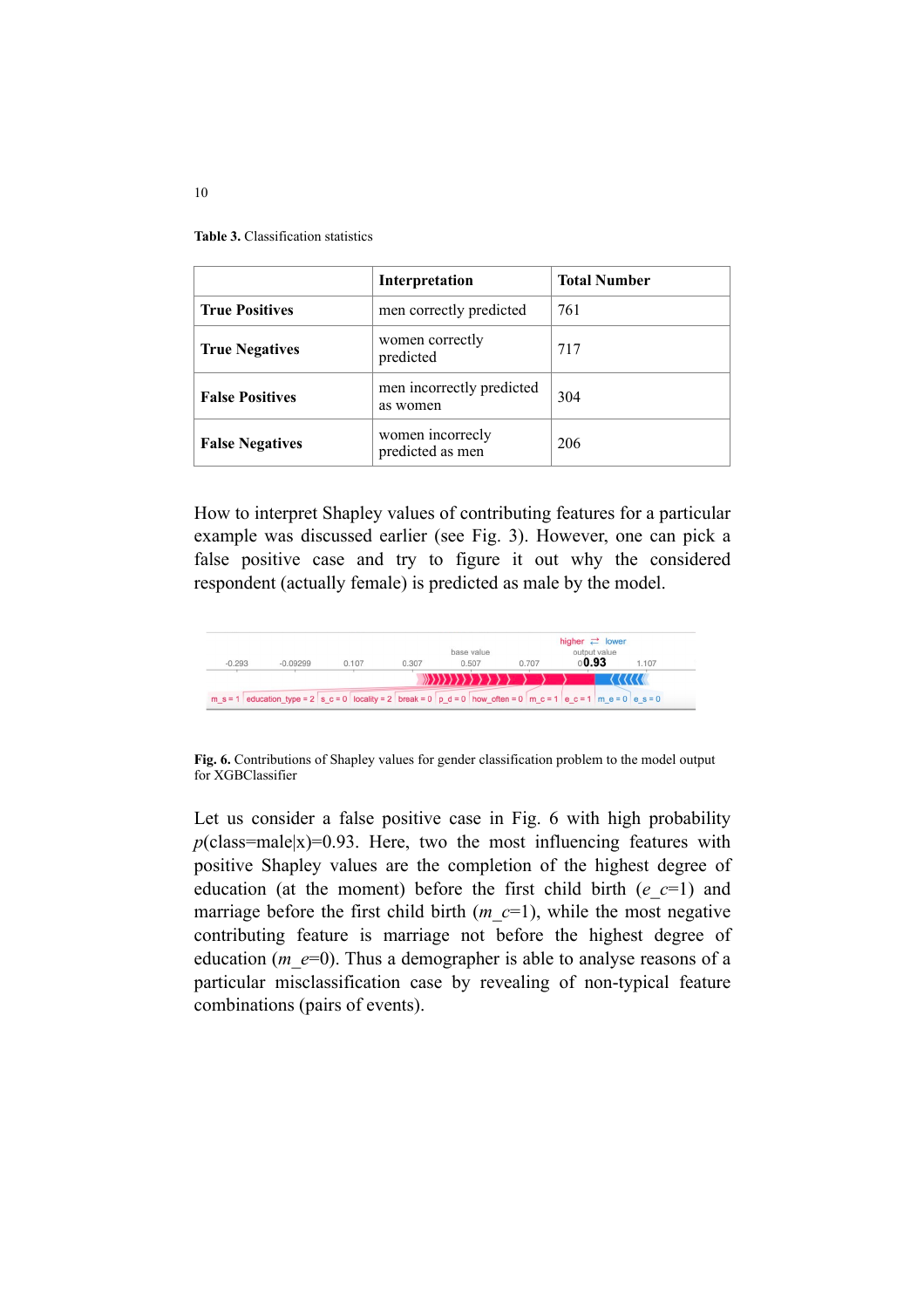## **3.5. Neural network with embedding and convolutional layers for sequences of events and dense layers for features**

A complex two-channel neural network, consisting of embedding and convolutional layers for sequences of events and dense layers for features, has been created. The layers for sequences (the first channel) and for features (the second channel) are merged and then dense and dropout layers are added. This network have shown the best classification accuracy 0.78 and surpassed the previous best result in [1]. We provide an interested reader with the general network structure in Table 4 and its Tensor Flow realisation with concrete values of parameters in Table 5.

| <b>Parameter</b>              | <b>Sequences channel</b> | <b>Features channel</b> |  |
|-------------------------------|--------------------------|-------------------------|--|
| Input size                    | 8                        | 5                       |  |
| <b>Output size</b>            | 100                      | 100                     |  |
| Merged layer size             | 200                      |                         |  |
| Intermediate layers sizes     | 200, 32                  |                         |  |
| Model output size<br>(binary) |                          |                         |  |

**Table 4.** The general structure of two-channel neural network for events and features

**Table 5.** The structure of neural network model printed by Tensorflow

| Layer (type)                 | Output Shape        | Param #        | Connected to       |
|------------------------------|---------------------|----------------|--------------------|
| input 35 (InputLayer)        | $\lceil$ (None, 8)] | 0              |                    |
| embedding 17 (Embedding)     | (None, 8, 80)       | 720            | input 35[0][0]     |
| input 36 (InputLayer)        | [ (None, 5) ]       | $\circ$        |                    |
| conv1d 17 (Conv1D)           | (None, 1, 100)      | 64100          | embedding 17[0][0] |
| dense 67 (Dense)             | (None, 100)         | 600            | input 36[0][0]     |
| dropout 49 (Dropout)         | (None, 1, 100)      | $\circ$        | conv1d 17[0][0]    |
| dropout 50 (Dropout)         | (None, 100)         | $\overline{0}$ | dense 67[0][0]     |
| flatten 34 (Flatten)         | (None, 100)         | $\circ$        | dropout 49[0][0]   |
| flatten 35 (Flatten)         | (None, 100)         | 0              | dropout 50[0][0]   |
| concatenate 17 (Concatenate) | (None, 200)         | $\circ$        | flatten 34[0][0]   |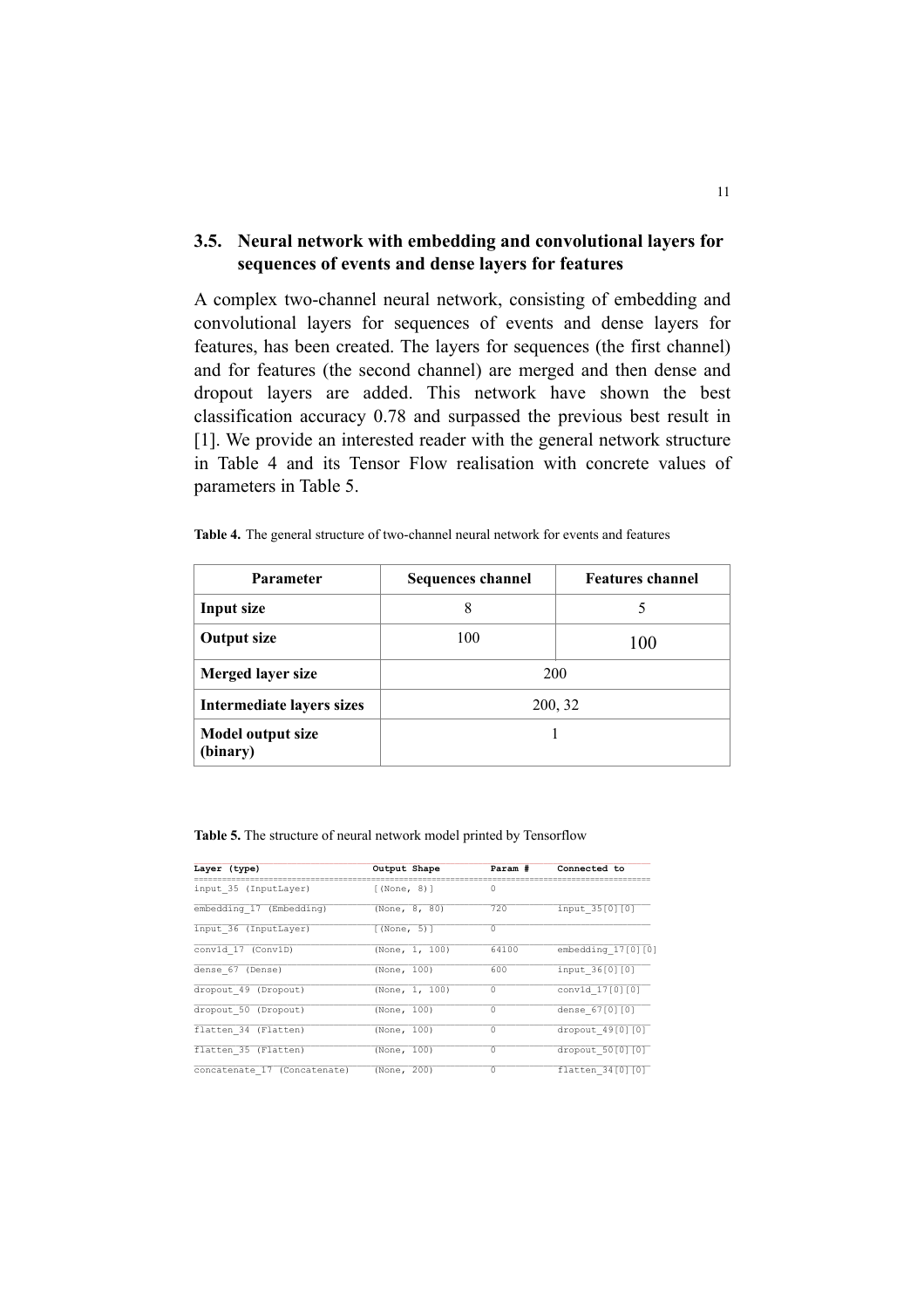|                                                                               |             |       | flatten 35[0][0]     |
|-------------------------------------------------------------------------------|-------------|-------|----------------------|
| dense 68 (Dense)                                                              | (None, 200) | 40200 | concatenate 17[0][0] |
| dropout 51 (Dropout)                                                          | (None, 200) | 0     | dense 68[0][0]       |
| dense 69 (Dense)                                                              | (None, 32)  | 6432  | dropout 51[0][0]     |
| dense 70 (Dense)                                                              | (None, 1)   | 33    | dense 69[0][0]       |
| Total params: 112,085<br>Trainable params: 112,085<br>Non-trainable params: 0 |             |       |                      |

 $\mathcal{L}_\text{max}$ 

#### **4. Conclusion**

Two kinds of experiments are considered in this work: 1) generation of additional secondary features from events and evaluation of its influence on accuracy; 2) exploration of features influence on classification result using SHAP (SHapley Additive exPlanations). The first experiment shows that for existing demographic dataset generation and addition of the secondary features does not improve accuracy compared with algorithms described in [1]. Those algorithms thoroughly extract data dependencies, so the additional secondary features cannot find any new uncovered dependencies. The extra features add some overhead and noise that lead to reduced accuracy. The second experiment allows us to explore features impact on the classification results. SHAP library provides useful visual tools to evaluate features influence for different models: scikit-learn SVM and Keras/Tensorflow recurrent neural networks (SimpleRNN). Also we demonstrated how features impact evaluation allows models tuning to improve classification accuracy. The best classification accuracy was achieved by XGBClassifier classifier within 5-fold cross validation scheme. The new result for accuracy surpasses the previous best result in [1]. Shapley values may be a tool of choice for demographers to analyse misclassified cases in terms of interpretable attribute-value combinations.

**Acknowledgments.** The study was implemented in the framework of the Basic Research Program at the National Research University Higher School of Economics (Sections 2 and 3.1, 3.2 ,3.3, and 3.5), and funded by the Russian Academic Excellence Project '5-100'. The last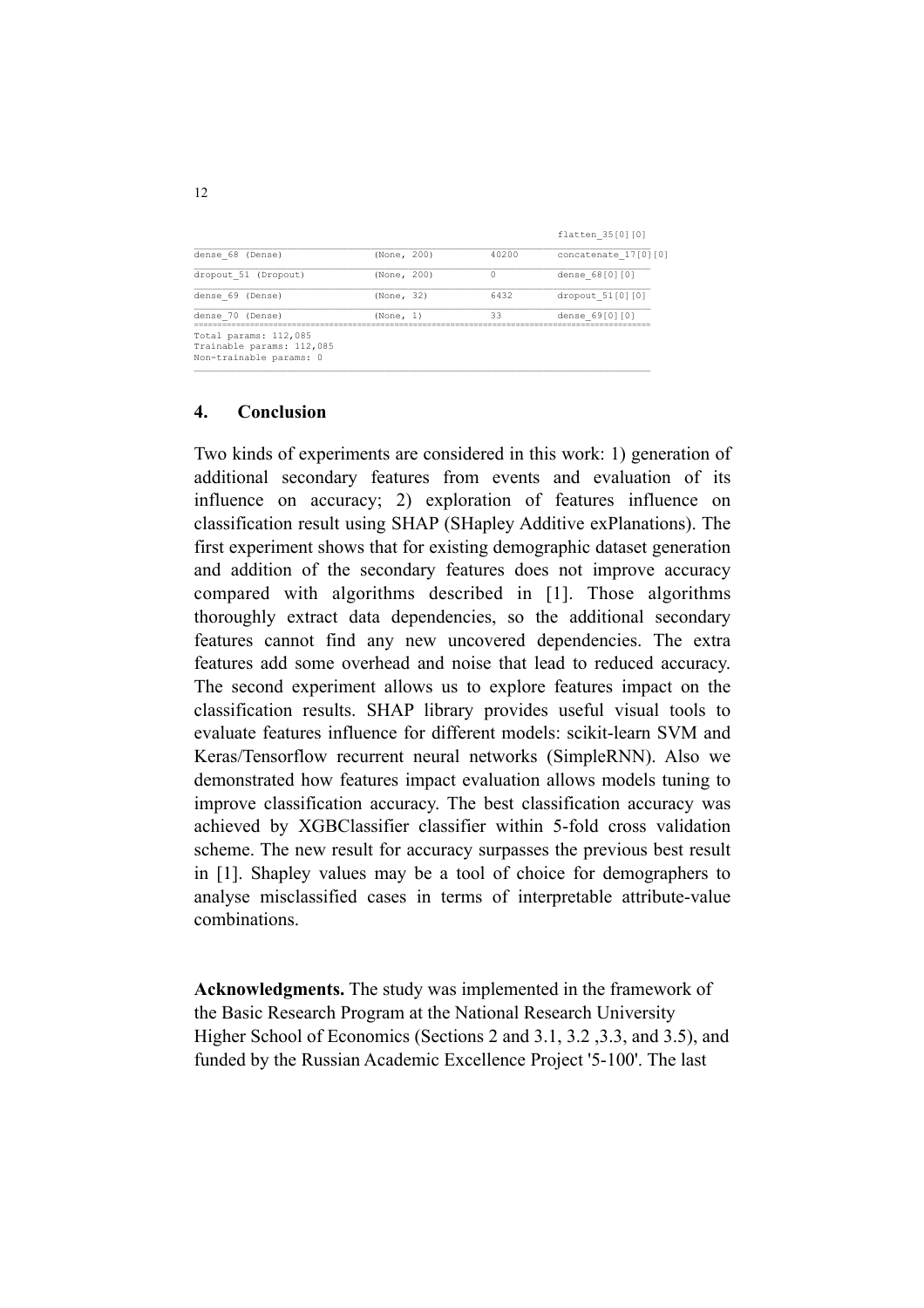author was also supported by Russian Science Foundation (Section 1, 3.4, and 4) under grant 17-11-01294.

#### **References**

- 1. Muratova, A., Sushko, P., Espy, T.: Black-Box Classification Techniques for Demographic Sequences: from Customised SVM to RNN. In: Proceedings of the Fourth Workshop on Experimental Economics and Machine Learning, EEML 2017, vol. 1968, pp. 31-40. Aachen : CEUR Workshop Proceedings, Dresden (2017).
- 2. Scott M. Lundberg, Su-In Lee. A Unified Approach to Interpreting Model Predictions. NIPS 2017 http://papers.nips.cc/paper/7062-a-unified-approach-to-interpreting-modelpredictions.pdf
- 3. Scott M. Lundberg. A unified approach to explain the output of any machine learning model. https://github.com/slundberg/shap
- 4. Christoph Molnar, Interpretable Machine Learning. A Guide for Making Black Box Models Explainable. 2019 https://christophm.github.io/interpretable-ml-book/shapley.html
- 5. Elzinga, C.H., Rahmann, S., Wang, H.: Algorithms for subsequence combinatorics. Theoretical Computer Science 409(3), 394-404 (2008).
- 6. Egho, E., Raïssi, C., Calders, T., Jay, N., Napoli, A.: On measuring similarity for sequences of itemsets. Data Mining Knowledge Discovery 29(3), 732-764 (2015).
- 7. Lodhi, H., Saunders, C., Shawe-Taylor, J., Cristianini, N., Watkins, C.:Text Classification using String Kernels. Journal of Machine Learning Research 2, 419-444 (2002).
- 8. Understanding LSTM Networks, http://colah.github.io/posts/2015-08-Understanding-LSTMs/, last accessed 2017/02/15.
- 9. Scikit-learn: Scientific library for Machine Learning in Python, http://scikit-learn.org/, last accessed 2017/01/28.
- 10.Keras: Deep Learning library for Theano and TensorFlow, https://keras.io/, last accessed 2017/02/17.
- 11.The Unreasonable Effectiveness of Recurrent Neural Networks, http://karpathy.github.io/ 2015/05/21/rnn-effectiveness/, last accessed 2016/12/20.
- 12.Ignatov, D.I., Mitrofanova, E.S., Muratova A.A., Gizdatullin D.K.: Pattern Mining and Machine Learning for Demographic Sequences. In: Knowledge Engineering and Semantic Web: 6th International Conference, KESW 2015, vol. 518, pp. 225-243. Springer, Switzerland (2015).
- 13.Buzmakov, A., Egho, E., Nicolas, J., Kuznetsov, S.O., Napoli, A., Raïssi, Ch.: On mining complex sequential data by means of FCA and pattern structures. Int. J. General Systems 45(2), 135-159 (2016)
- 14.Ganter, B., Kuznetsov, S.O.: Pattern structures and their projections. In: Delugach, H.S., Stumme, G. (eds.) ICCS 2001. LNCS (LNAI), vol. 2120, pp. 129–142. Springer, Heidelberg (2001)
- 15.Ganter, B., Wille, R.: Formal Concept Analysis. Springer, Berlin (1999)
- 16.Gizdatullin, D., Baixeries, J., Ignatov, D., Mitrofanova, E., Muratova, A., Thomas H. Espy: Learning Patterns from Demographic Sequences. In.: Intelligent Data Processing, IDP 2016, Springer (to appear)
- 17.Gizdatullin,D., Ignatov, D., Mitrofanova, E., Muratova, A.: Classification of Demographic Sequences Based on Pattern Structures and Emerging Patterns. In.:14th International Conference on Formal Concept Analysis, Supplementary proceedings, ICFCA 2017, Rennes, France (2017)